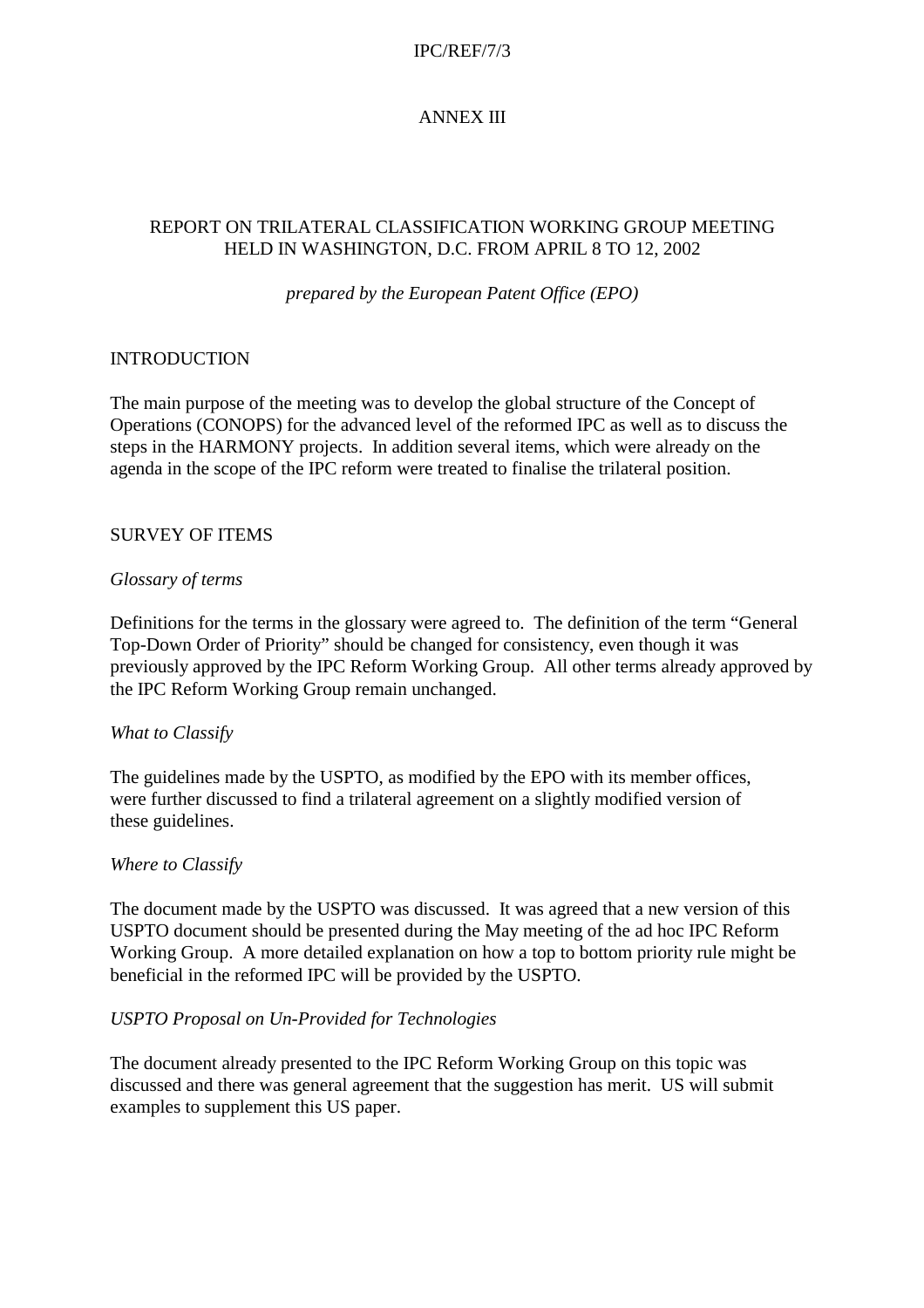# IPC/REF/7/3 Annex III, page 2

# *Classification Definition Projects*

The length of the definitions as well as the relationship between definitions and notes in the IPC scheme were discussed. Also the provisional status of definitions was discussed. No further trilateral paper on this item is needed.

## *Concept of Operations*

It is agreed that the Concept of Operations should not become a lengthy document but should be a handy manual. Therefore a combination of flow-charts with supporting documents is recommended. The flow-charts have been discussed and are to be presented in the May meeting of the ad hoc IPC reform working group. The supporting documents are already partly available.

#### *Master Classification Database*

The changes in the rules proposed by the member offices of the EPO have been discussed in detail and are accepted or reflected as alternatives in the document, which is to be treated by the ad hoc IPC reform working group.

## *Impact of the reformed IPC – Actions for the front page of patent documents*

A drastic simplification of the presentation of the information on the front page of patent documents has been discussed and is reflected as a new proposal in the document concerned. Also the list of standards, which may need revision has been elaborated in a detailed way and the result is reflected in the document.

# *Harmony projects*

A scheme for the Planning and Monitoring of Harmony projects has been elaborated. The same scheme could be used for the planning and monitoring of the advanced level projects. On basis of this scheme all Harmony projects were reviewed and an indication on their estimated status in October 2002 was given.

From all projects 3 are expected to be completed or still in reclassification. For 5 projects the stage of final scheme agreement is reached and for a further 5 projects the test of the provisional scheme is ongoing. For the rest namely 3 schemes the provisional scheme development is expected to be reached.

The WIPO procedure to work with a rapporteur has been taken over and is to be used for the Harmony projects as a trilateral rapporteur but it is also becoming part of the CONOPS for the advanced level.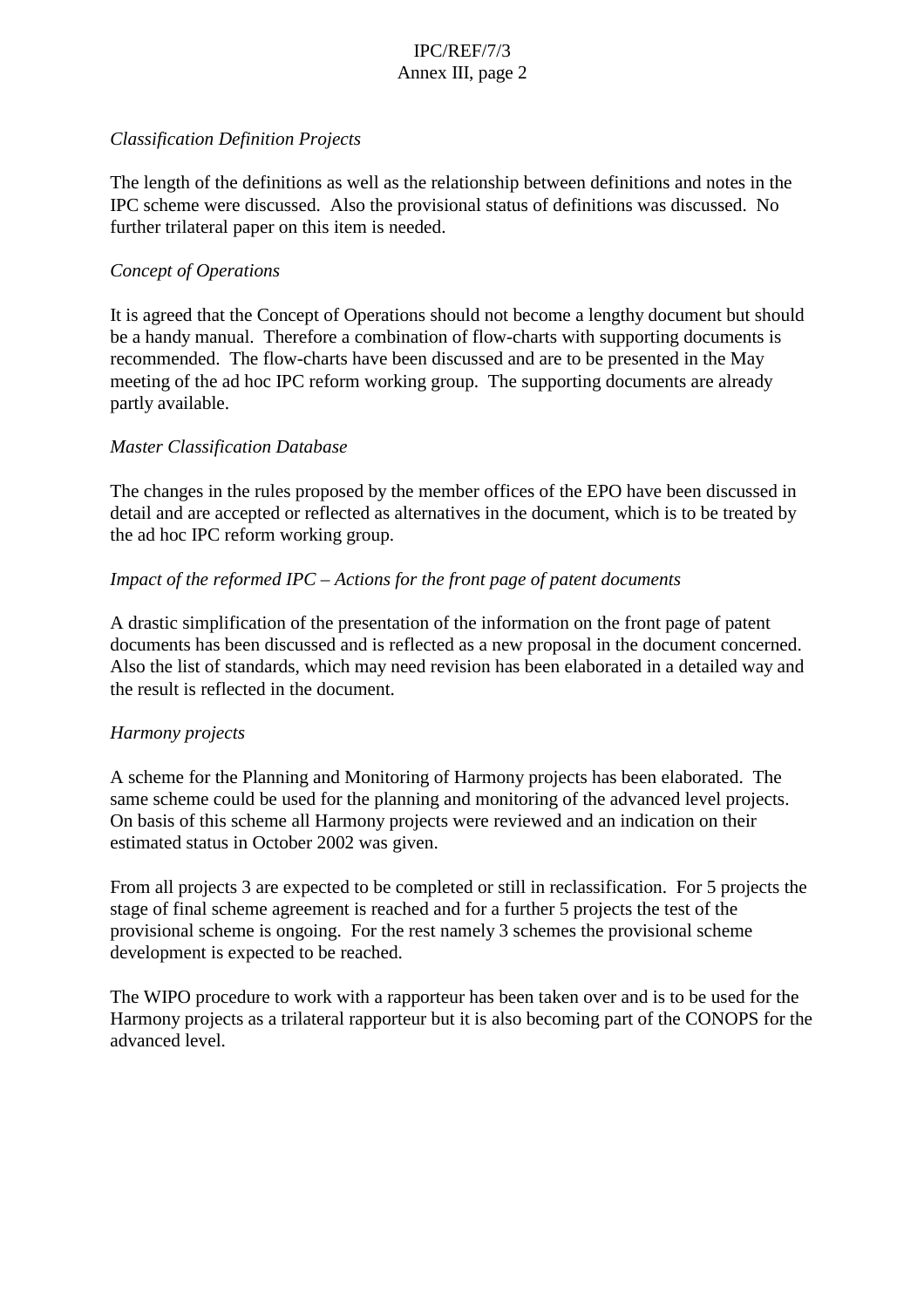# IPC/REF/7/3 Annex III, page 3

## *Communication and Training*

It is noted that a tremendous training effort will be necessary to train users on how to use the reformed IPC. WIPO's paper titled "Frequently asked questions about the International Patent Classification" was thought to be a very good start at providing IPC training information via the Internet.

## *Traditional Knowledge Task Force*

WIPO presented a draft work program on the classification of traditional knowledge. Concern was expressed on the short time period set forth in the work plan for the work to be completed but there is little room for flexibility. During a discussion on the role of the SCIT, as well as other intergovernmental organisations, in the development of the Traditional Knowledge database as part of WIPO's IPDL it became clear that with regard to matters involving the IPC Union the activities should be limited to the elaboration of classification matters. It is suggested that new groups, as needed, should be added to the existing IPC schemes rather than creating new class/subclasses relating to traditional knowledge. Also indexing schemes may be considered for use in this area.

## *Contents of the core and advanced levels of the IPC*

For some area the split in core and advanced level is inconsistent and tuning is necessary. It is felt that the distribution should be set by WIPO and if offices report a particular problem with an area where the distribution is inconsistent, the office can bring it to the attention of the Revision Working Group who can address it.

#### *Revision of the Guide*

WIPO presented a new version of the IPC Guide. A special task force for rewriting the Guide seems the best procedure.

# *Revision of the Order of Presentation of Groups within the IPC Subclasses*

The main groups in the scheme have a secondary sort key that will permit an alternative presentation. The reordering of the subclass indexes is part of the definition writing process, being done by the Revision Working Group. The possibility of automatically restructuring the Last Place Rule areas of the IPC by inverting them to provide a top-to-bottom presentation was discussed.

#### *Checking of Notes and References*

WIPO reported on the problems related to checking the references and notes for the core level. Further discussions and task allocation are needed during the May meeting of the ad hoc IPC Reform Working Group.